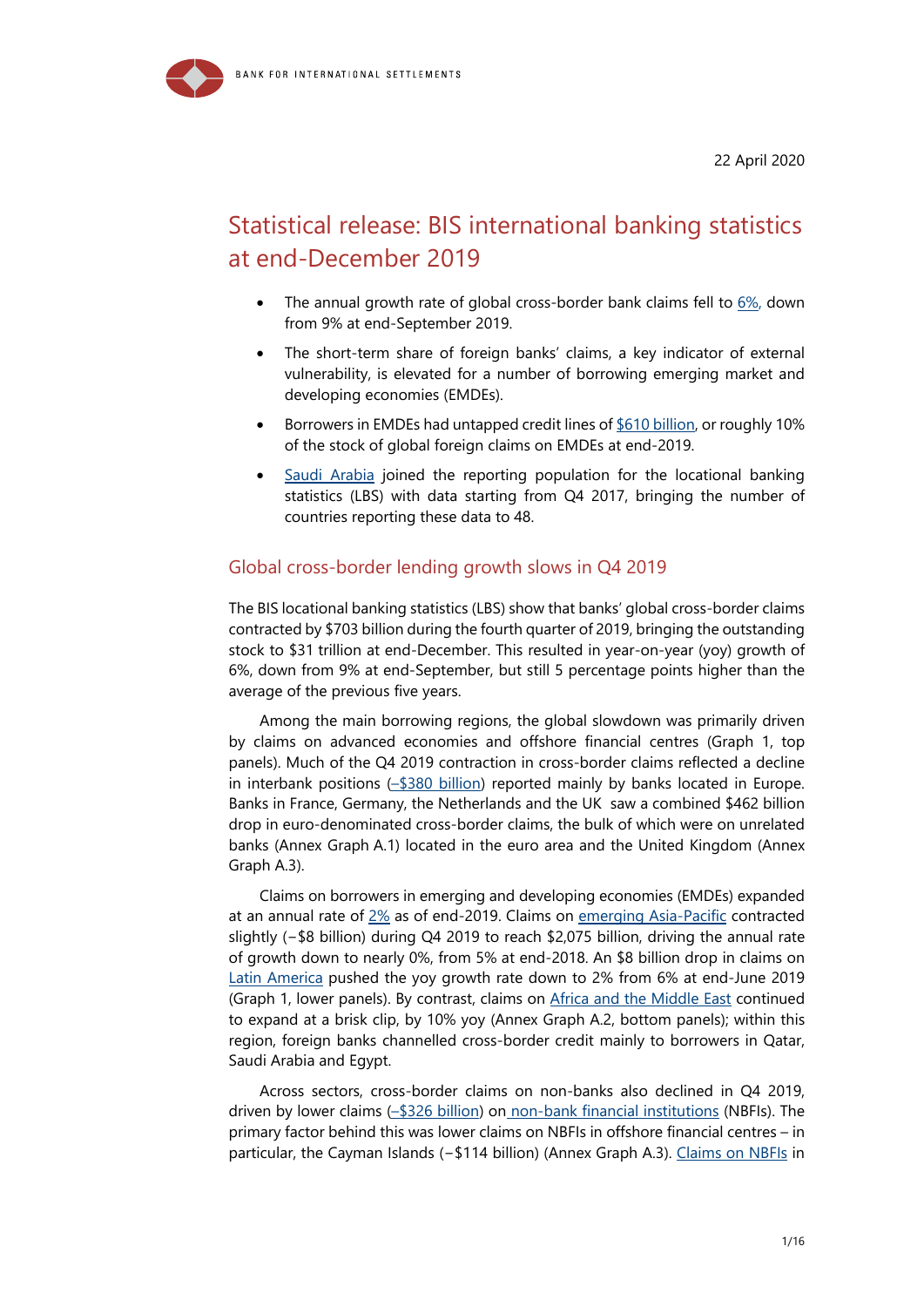Japan, the United Kingdom and the euro area also declined considerably (by \$78 billion, \$75 billion and \$70 billion respectively).

The most recent international banking statistics are as at end-Q4 2019, and thus do not cover Q1 2020, when the Covid-19 pandemic started to shut down much of the global economy.<sup>[1](#page-1-0)</sup> But previous global shocks, such as the Great Financial Crisis (GFC) of 2007−09, can be used as a guide as to where vulnerabilities lay. As shown in Graph 1, the growth in cross-border claims dropped deep into negative territory in the wake of the GFC, from 22% yoy in 2007 to –10% in 2009. EMDEs, especially those in Asia-Pacific, saw sharp contractions (–25%). How quickly and sharply claim stocks can adjust in the face of the most recent economic shock depends on a few key characteristics, as analysed in the next section.





### Foreign banks' claims on EMDEs on the eve of the Covid-19 pandemic

The GFC showed that the stability of the outstanding stock of bank credit to EMDEs depends a lot on their composition. Both the maturity profile of the stock of credit and the mix of claim types – ie cross-border or locally booked and funded positions – influence how rapidly the stock of claims can contract following an economic shock. At the same time, borrowers are more likely to be in need of cash during such periods,

<span id="page-1-0"></span>1 Data for Q1 2020 are expected to be released by end-July 2020.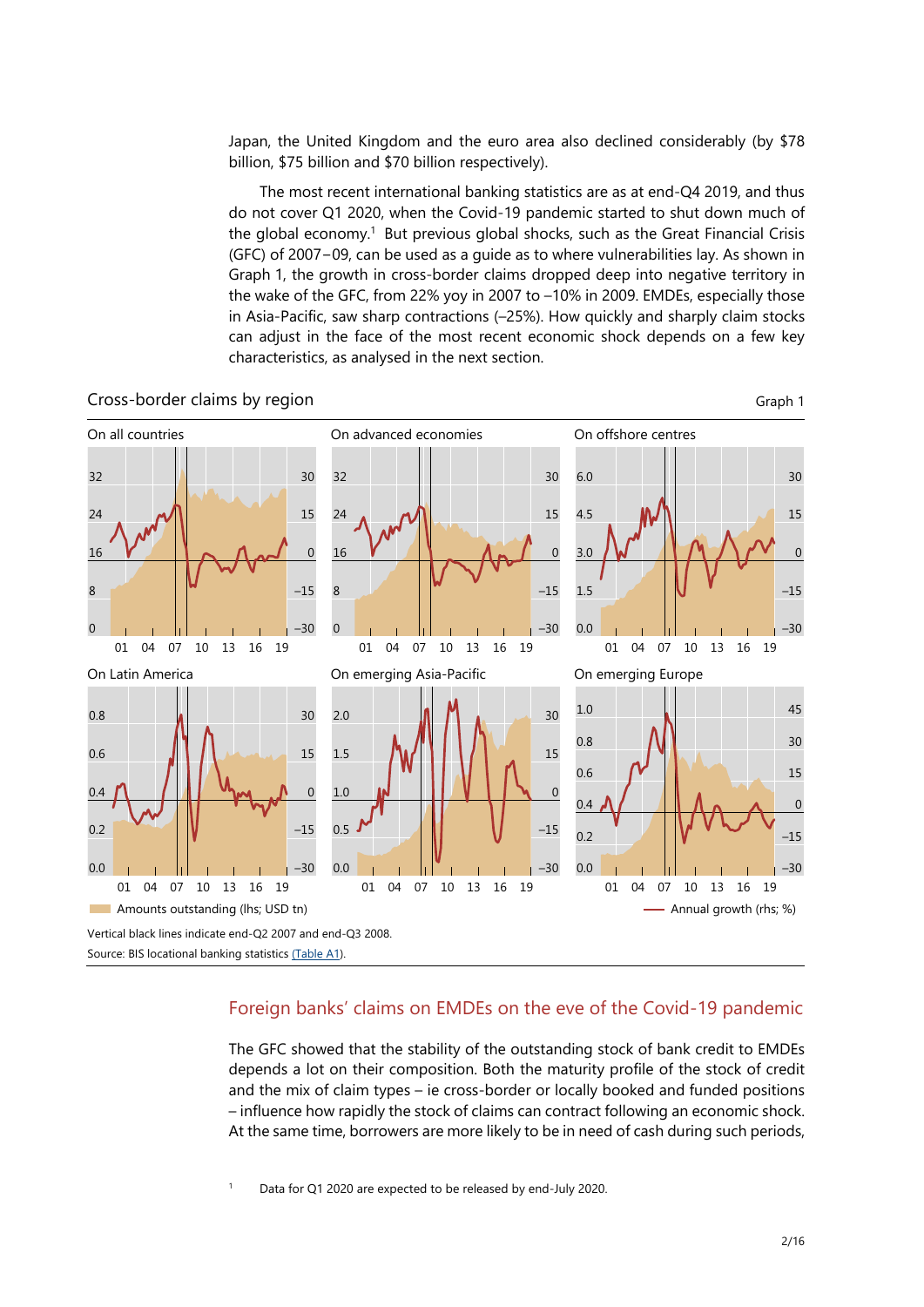and thus draw on existing credit lines, resulting in an expansionary effect on the stock of outstanding claims.

This section reviews the structure of banks' foreign claims on a sample of large EMDEs, with a focus on the type of claims and their maturity profile. It then examines the size of the undisbursed credit commitments that were available to borrowers in EMDEs at end-2019, and the extent to which these credit commitments, if drawn, could boost claims. The analysis is based on the BIS consolidated statistics (CBS), which track reporting banks' worldwide consolidated claims on counterparties in particular countries and sectors.[2](#page-2-2)

#### Foreign banks' credit to EMDEs: claim type and maturity profile

During the GFC, the rate at which foreign banks' claims on individual EMDEs contracted depended on a few characteristics of these claims. For countries that relied on short-term cross-border credit, particularly interbank credit, the rate of contraction was fairly rapid. A key reason is that short-term claims may simply not be rolled over. And cross-border claims are often backed by short-term wholesale funding, which can evaporate during periods of global stress. By contrast, banks' claims extended locally by affiliates located in the borrower country, particularly those denominated in the local currency and backed by local currency funding, were more stable; to some degree, they were insulated from disruptions in global funding markets.

Since they track these key dimensions of credit, the CBS proved particularly helpful for analysing such vulnerabilities during the GFC. $3$  Graph 2 shows the structure of BIS reporting banks' outstanding foreign claims (FC) on nine major EMDEs. Foreign claims are the sum of international claims (dark tan area) and local claims in local currencies (light tan area).<sup>4</sup> Importantly, local claims backed by local liabilities in local currency (dashed black lines) tended to be the most stable in the wake of the GFC.

Similarly, the CBS can shed light on which EMDEs were potentially more vulnerable at end-2019 on the eve of the Covid-19 pandemic. There was considerable heterogeneity across EMDE regions in the structural features of outstanding claims. International claims accounted for the majority of banks' total foreign claims on emerging Asia-Pacific (64%). Among individual countries in the region, the share was as high as 75% for China and neared 57% for Korea. By contrast, more than half (57%) of banks' foreign claims on Latin America were local claims in local currencies, reflecting operational requirements imposed by both host supervisory authorities in the region and home supervisory authorities in creditor countries. In fact, the shares of international claims in total foreign claims on Brazil, Chile and Mexico have remained below 50% since 2003. Local claims in local currencies also accounted for

<span id="page-2-2"></span><sup>2</sup> The CBS comprise the CBS on an immediate risk basis (CBS/IR), where claims (consolidated at the level of the creditor banks) are allocated to the country and sector of the immediate counterparty (CBS/IR), and the CBS on a guarantor basis (CBS/G), where claims are allocated to the country and sector of the ultimate obligor after taking into account credit risk mitigants (eg credit default swap (CDS) protection bought, third-party and parent guarantees).

<span id="page-2-1"></span><sup>3</sup> The figures behind Graph 2 are from the CBS/IR, where banks' claims are allocated to the country and sector where the immediate counterparty resides, and do not take into account risk transfers such as third-party guarantees and/or CDS protection bought.

<span id="page-2-0"></span><sup>4</sup> International claims are cross-border claims plus locally booked claims in non-local currencies. Banks' local operations in EMDEs tend to be retail and corporate lending on the asset side, funded by local deposits on the liability side.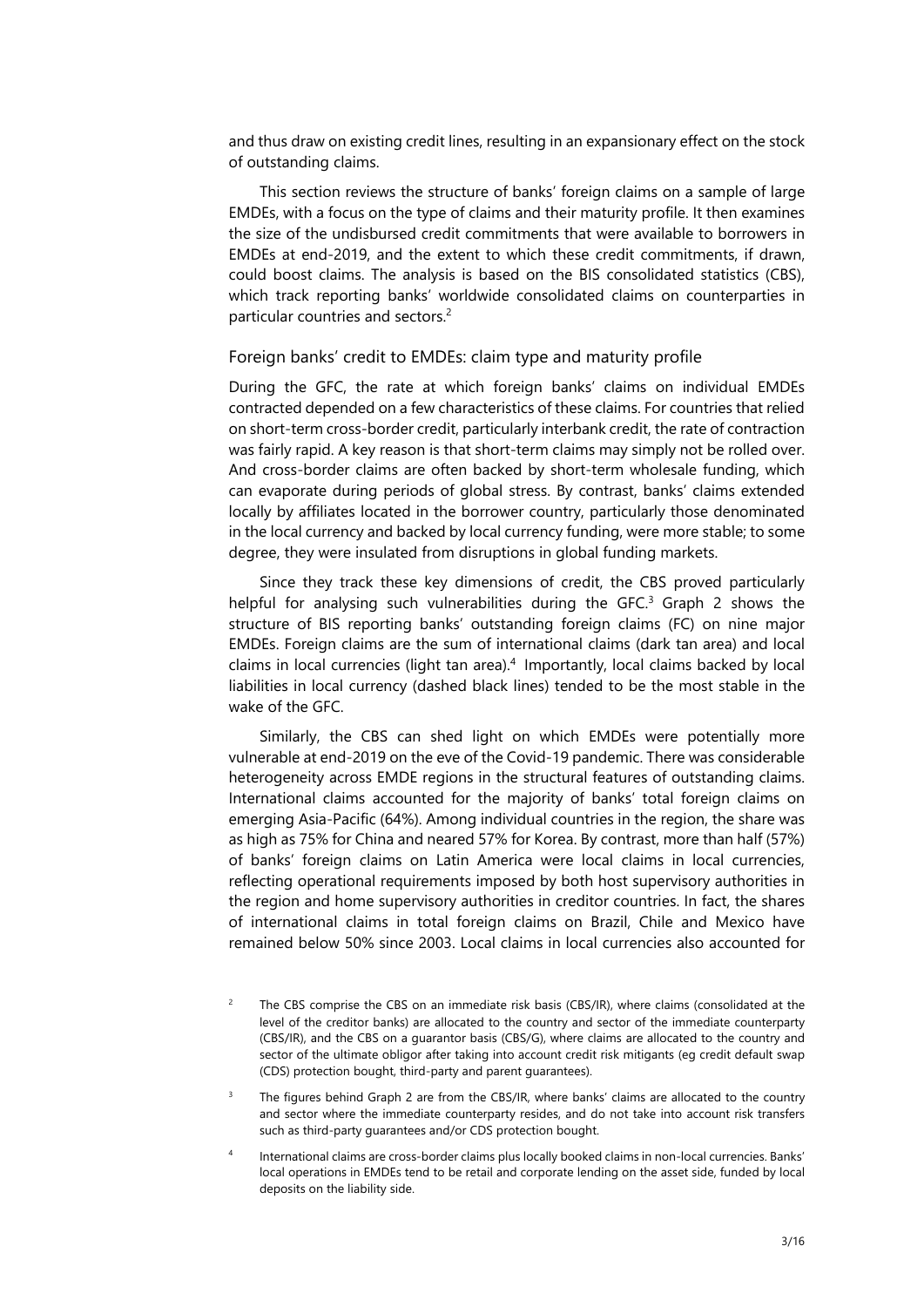the majority (about 60%) of foreign claims on emerging Europe. Nevertheless, the aggregate regional share masks considerable differences across individual countries. In Turkey, for example, international claims accounted for nearly two thirds (66%) of foreign claims.





<sup>1</sup> Foreign claims are the sum of international claims (cross-border claims in all currencies and foreign currency claims extended locally by foreign offices) and locally extended claims in local currency. Includes the unconsolidated claims of banks headquartered outside but located inside CBS-reporting countries. <sup>2</sup> Share of short-term claims (maturity up to and including one year) in total international claims.

Source: BIS consolidated banking statistics on an immediate counterparty basis [\(Table B4\)](http://lbnds115:8089/statx/srs/table/b4).

The CBS/IR also provide a coarse maturity breakdown (green lines), but only for banks' international claims (ie cross-border claims plus local claims in non-local currencies). They thus paint only a partial picture of the maturity profile of the overall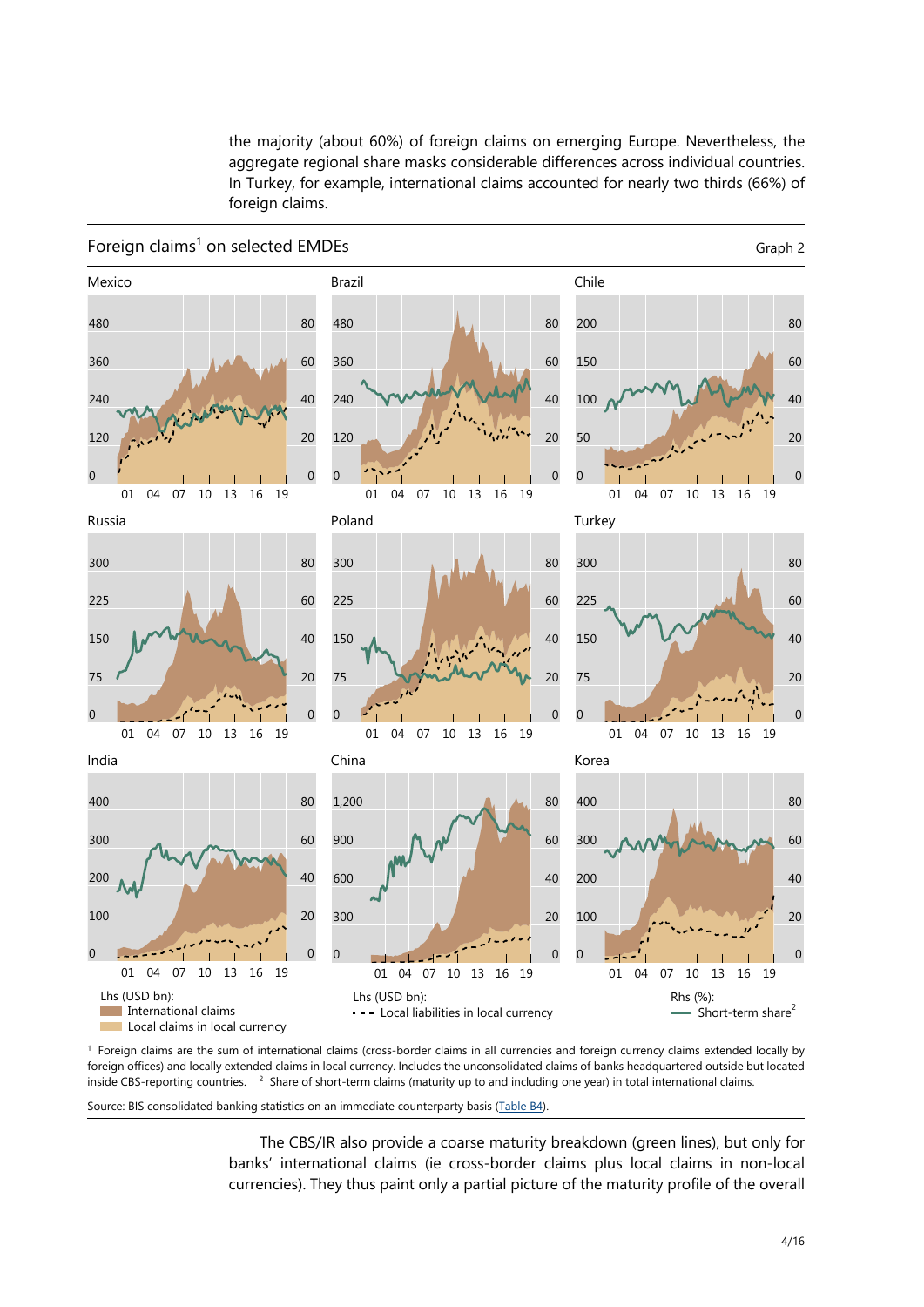stock of total foreign claims. Across all EMDEs combined, total short-term claims (those with a remaining maturity of one year or less) amounted to  $$1.8$  trillion, or roughly 50% of total international claims (and 30% of total foreign claims).

Despite these shortcomings, the data suggest that claims on key economies in emerging Asia-Pacific have tended to have higher share of short-term maturities than elsewhere. At end-2019, short-term claims accounted for 67% of the total international claims on China, and 60% of those on Korea. By contrast, the short-term share of international claims on Poland, Russia and Turkey were all below 50%.

Corporates that have faced severe revenue shortages are likely to have tapped their credit lines in the course of Q1 2020 in order to secure working capital.<sup>[5](#page-4-0)</sup> Such a drawdown gives rise to new credit, and thus has an expansionary effect on the stock of outstanding claims. Graph 3 below shows a snapshot at end-2019 for key EMDEs of the outstanding stock of foreign claims (guarantor basis) (blue bars) and the amount of undisbursed credit commitments. For most borrower countries, the undisbursed credit commitments were on the order of 10−15% of the outstanding stock of claims (red dots). But borrowers in Mexico had commitments for an additional [\\$70 billion](https://stats.bis.org/statx/srs/tseries/CBS_PUB/Q.S.5A.4R.U.X.A.A.TO1.A.MX?t=b4&p=20194&m=S&c=MX&o=w:20144.20194) in funds, or 19% of the total stock of claims on Mexico.



Foreign claims and undisbursed credit commitments to EMDEs

#### The creditor banking systems' perspective

From the creditors' perspective, the CBS also shed light on the structure of particular banking systems' consolidated claims on EMDEs. The panels of Graph 4 contain the same elements as Graph 2, but show selected national banking systems' claims on all EMDEs combined. Banking systems that provide the bulk of their foreign credit as international rather than local claims, and with the a shorter maturity profile (ie with a relatively higher share of claims with a remaining maturity of one year or less), arguably have greater scope to scale back their overall credit stocks in times of stress in the global financial system.

<span id="page-4-0"></span>5 See FT article here[: https://www.ft.com/content/6b299c42-6c66-11ea-89df-41bea055720b.](https://www.ft.com/content/6b299c42-6c66-11ea-89df-41bea055720b)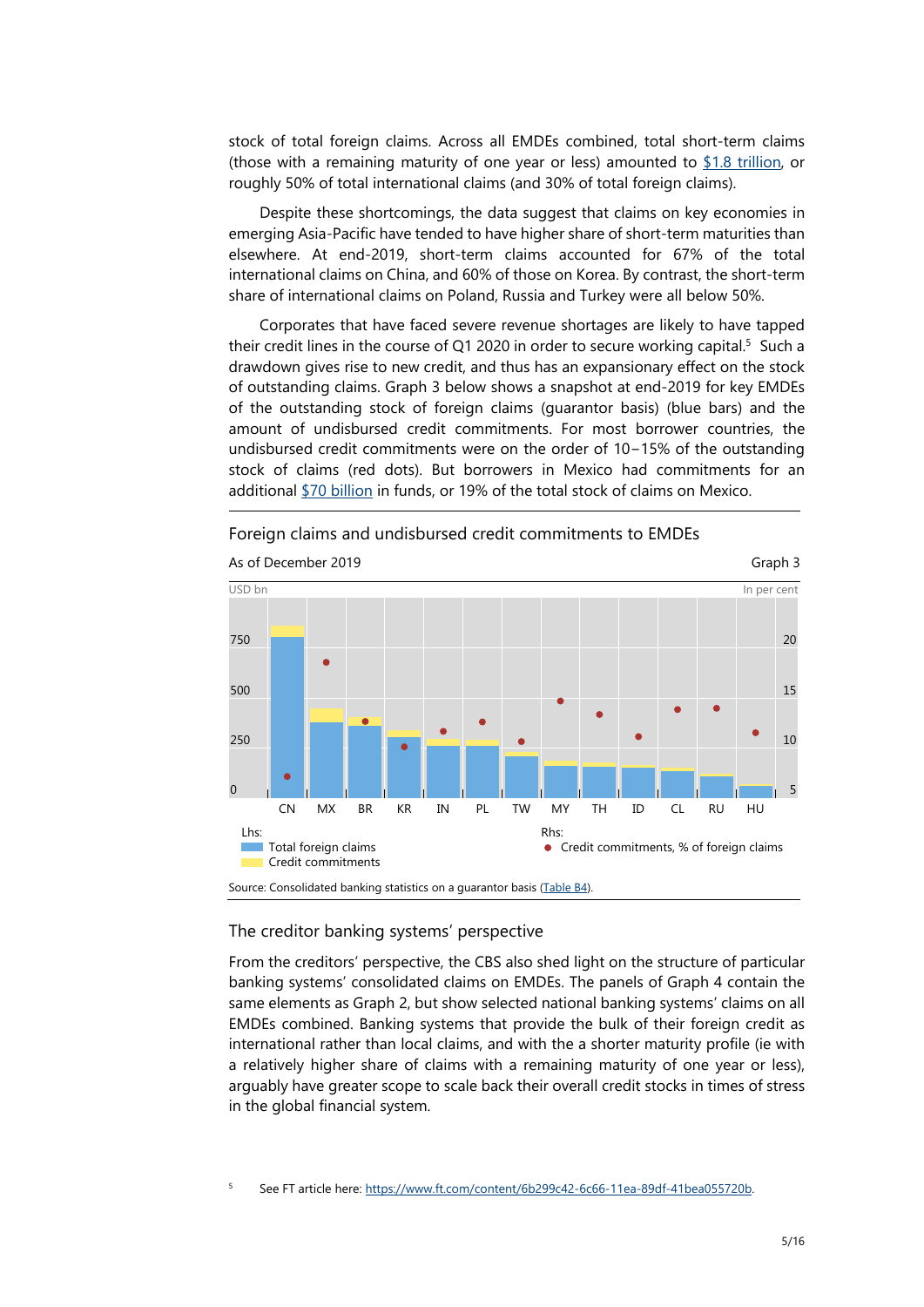Against this backdrop, the CBS provide insights into how national banking systems may react to the impact of Covid-19. For most banking systems, claims on EMDEs represent a relatively small share (20% on average at end-2019) of their total foreign claims (blue lines). But there are exceptions: claims on EMDEs accounted for more than half of Austrian banks' and roughly a third of Spanish banks' total foreign claims.



<sup>1</sup> Foreign claims are the sum of international claims (cross-border claims in all currencies and foreign currency claims extended locally by foreign offices) and locally extended claims in local currency.  $2 \times 2$  Share of short-term claims in total international claims.  $3 \times 2 \times 2 \times 2$ claims on EMDEs in total foreign claims. <sup>4</sup> The jump in 2007 was the result of a merger between UniCredit and HypoVereinsbank. Source: BIS consolidated banking statistics on an immediate counterparty basis.

Moreover, the CBS show that there are notable differences across reporting banking systems in how their claims on EMDEs are booked. Spanish banks, for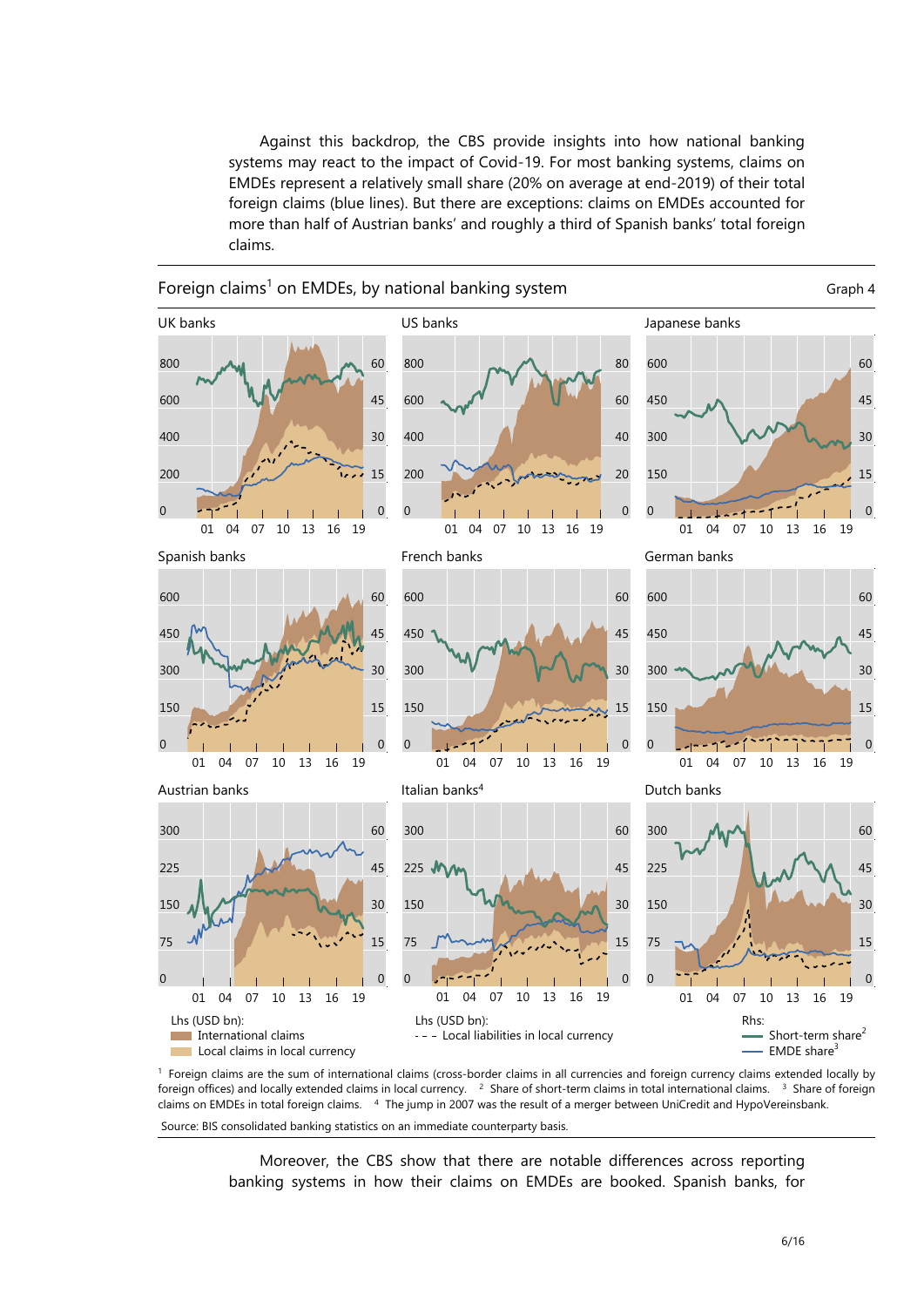example, stand out, with more than 70% of their total foreign claims booked locally in the borrower country and in the local currency at end-2019. Austrian banks also had relatively high shares of locally booked claims. By contrast, French, Japanese, UK and US banks, all with total foreign claims on EMDEs in excess of \$450 billion, booked close to or less than 50% of their positions locally in the borrower country. And the international claims of some banking systems tended to have short maturities. More than 80% of US banks' claims and about 60% of UK banks' claims on EMDEs were short-term.

Lastly, while the above analysis showed the structure of banks' consolidated claims on particular countries based on the CBS/IR, their full credit exposures can be better captured in the CBS on a guarantor basis.<sup>6</sup> Graph 5 shows a snapshot of selected consolidated banking systems' claims on all EMDEs combined, and in addition other potential exposures. These include their undisbursed credit commitments, which could be drawn on by borrowers (yellow bars), credit guarantees (purple bars) and derivatives with a positive market value (tan bars).

End-2019 data show that these additional potential exposures can be quite substantial. Undisbursed credit commitments, if drawn, would increase German, Italian, Spanish and US banks' claims by about 15% or more (red dots). If all additional potential exposures are included, German, UK and US banks' foreign exposures to EMDEs would be about 35% higher than they are (blue dots), and almost 30% higher for Italian and Spanish banks. The above indicators suggest that there could be substantial heterogeneity among national banking systems in their reactions to the global financial shock triggered by the pandemic.



#### Foreign claims and other potential exposures to EMDEs

Source: Consolidated banking statistics on a guarantor basis.

<span id="page-6-0"></span><sup>6</sup> In CBS/G, banks' claims are allocated to the country and sector where the ultimate obligor resides, after taking into account risk transfers such as third-party guarantees and/or CDS protection bought.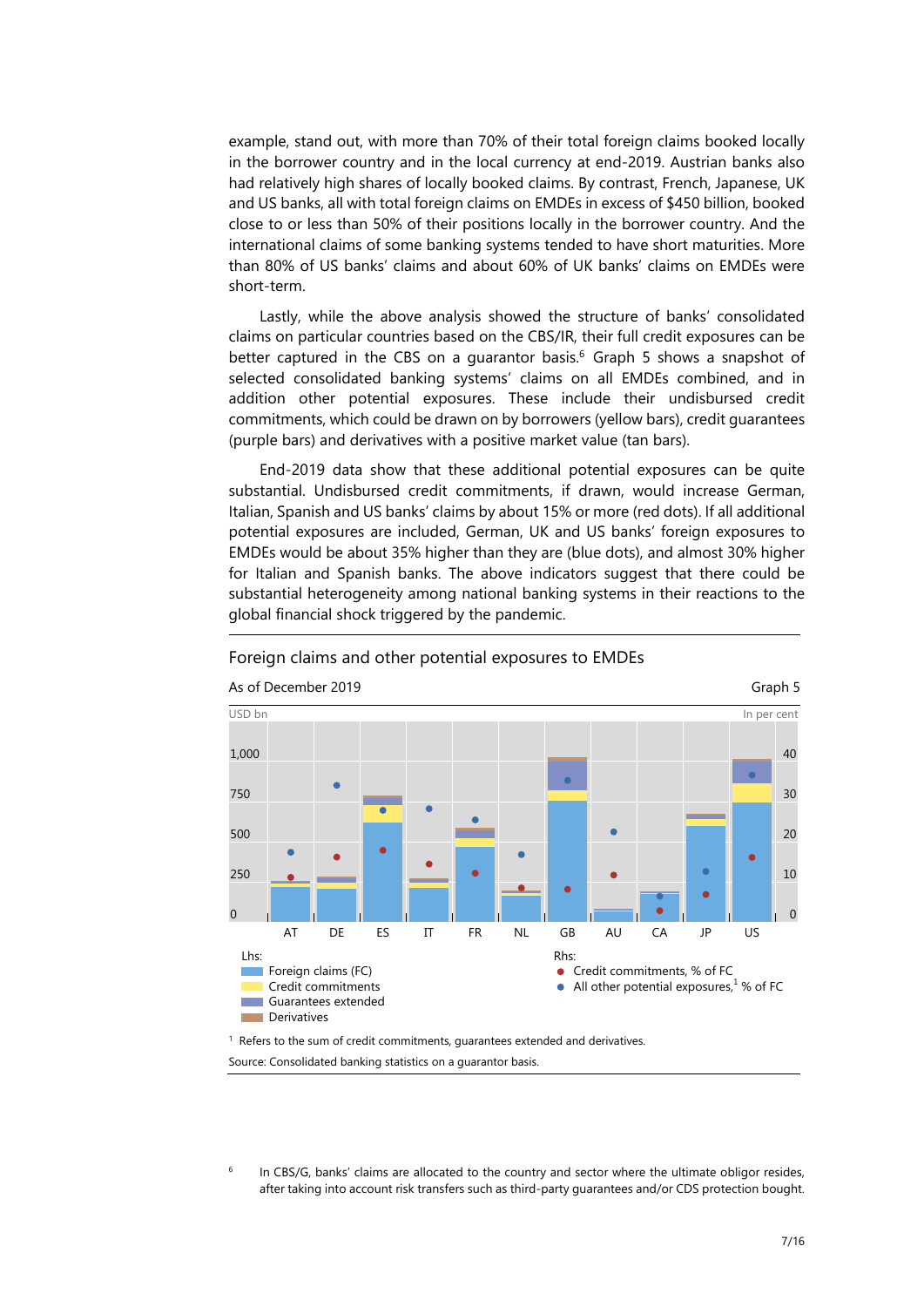### Saudi Arabia joins the reporting population for the LBS

Saudi Arabia joined the population of reporting countries for the locational banking statistics (LBS), bringing the number of jurisdictions reporting these data to 48. The reported LBS data are compiled from 23 deposit-taking institutions, almost half of which are branches of foreign banks. Resident domestic banks account for about 80% of total cross-border claims and liabilities. Expanding the LBS-reporting population had been identified as a priority, as part of the enhancements to the banking statistics agreed by the Committee on the Global Financial System in 2012, as well as the Data Gaps Initiative launched by the IMF and FSB in 2009 with the endorsement of the G20.

As shown in the left-hand panel of Graph A, banks in Saudi Arabia had outstanding crossborder claims of \$63 billion at end-Q4 2019, on a par with those reported by banks in Malaysia and higher than those reported by banks in India and Turkey (each at \$54 billion) and Mexico (\$18 billion), all of which are much larger economies. The right-hand panel shows that banks in Saudi Arabia, relative to these other banking systems, are prominent net creditors to the rest of the world. Net claims (ie cross-border claims less cross-border liabilities) amounted to \$18 billion.

#### Cross-border claims of LBS-reporting countries





CL = Chile; ID = Indonesia; IN = India; KR = Korea; MX = Mexico; MY = Malaysia; PH = Philippines; SA = Saudi Arabia; TR = Turkey; ZA = South Africa.

Source: BIS locational banking statistics [\(Table A2\).](https://stats.bis.org/statx/srs/table/a2?m=S)

Banks in Saudi Arabia channelled the bulk of their cross-border claims on counterparties in developing Africa and the Middle East, which accounted for more than 35% of claims. Counterparties in advanced economies and offshore centres made up 32% and 24% respectively. Overall, about two thirds of these claims were on banks and more than three quarters were in foreign currency (mainly US dollars).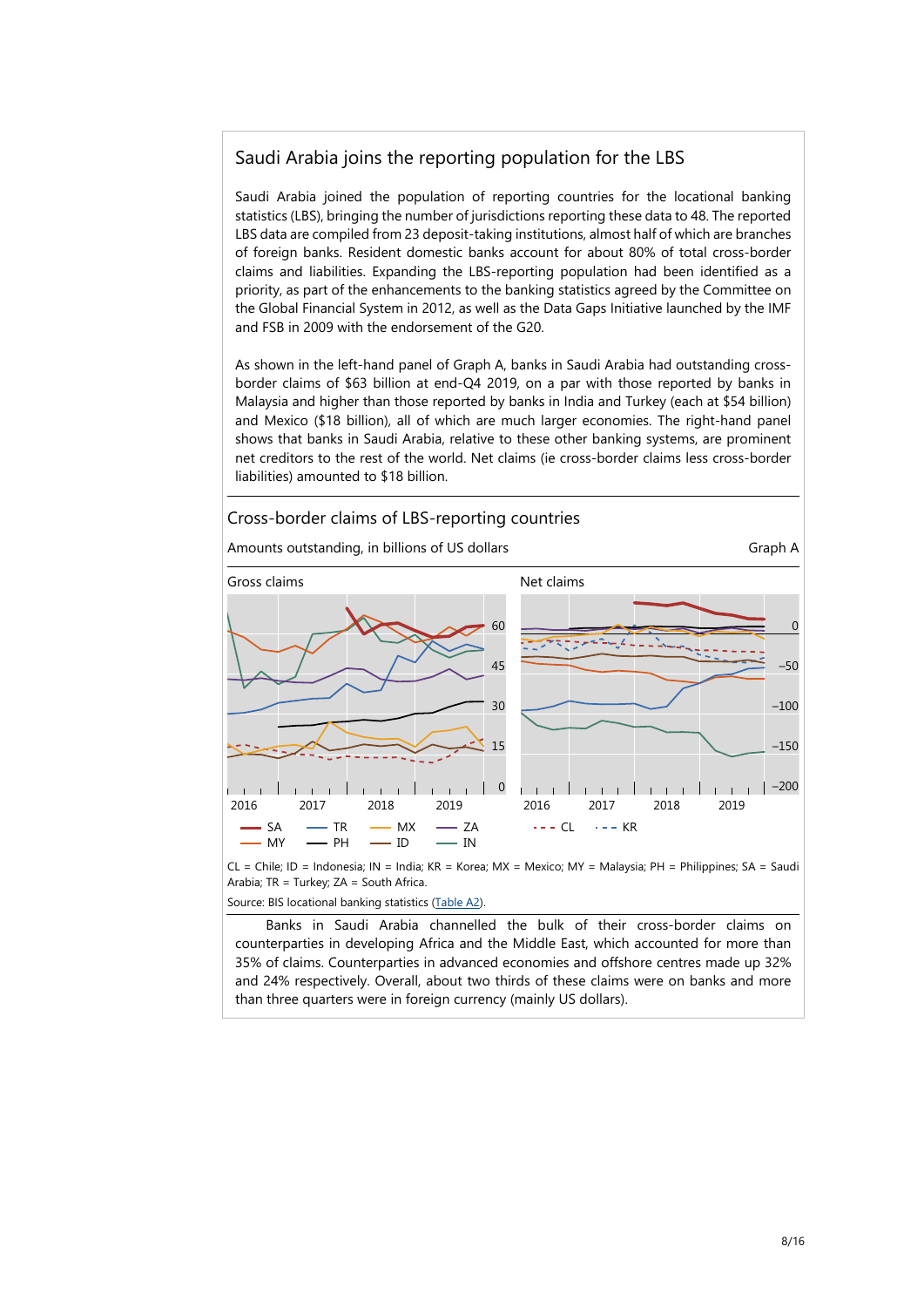### List of background references

["Supply- and demand-side factors in global banking"](https://www.bis.org/publ/work639.htm), *BIS Working Papers*, no 639, May 2017.

["International capital flows and financial vulnerabilities in emerging market](https://www.bis.org/publ/othp25.htm)  [economies: analysis and data gaps"](https://www.bis.org/publ/othp25.htm), note submitted to the G20 International Financial Architecture Working Group, August 2016.

["The resilience of banks' international operations"](https://www.bis.org/publ/qtrpdf/r_qt1603g.htm), *BIS Quarterly Review*, March 2016.

["Rapid credit growth and international credit: challenges for Asia"](https://www.bis.org/publ/work377.htm), *BIS Working Papers*, no 377, April 2012.

["After the global financial crisis: from international to multinational banking?"](https://www.sciencedirect.com/science/article/pii/S014861951100052X), *Journal of Economics and Business*, no 64, 2012.

["Measuring the vulnerability of emerging market economies to sudden capital](https://www.bis.org/publ/qtrpdf/r_qt1112v.htm)  [withdrawals through the banking system"](https://www.bis.org/publ/qtrpdf/r_qt1112v.htm), *BIS Quarterly Review*, December 2011.

["Bank health and lending to emerging markets"](https://www.bis.org/publ/qtrpdf/r_qt0812g.htm), *BIS Quarterly Review*, December 2008.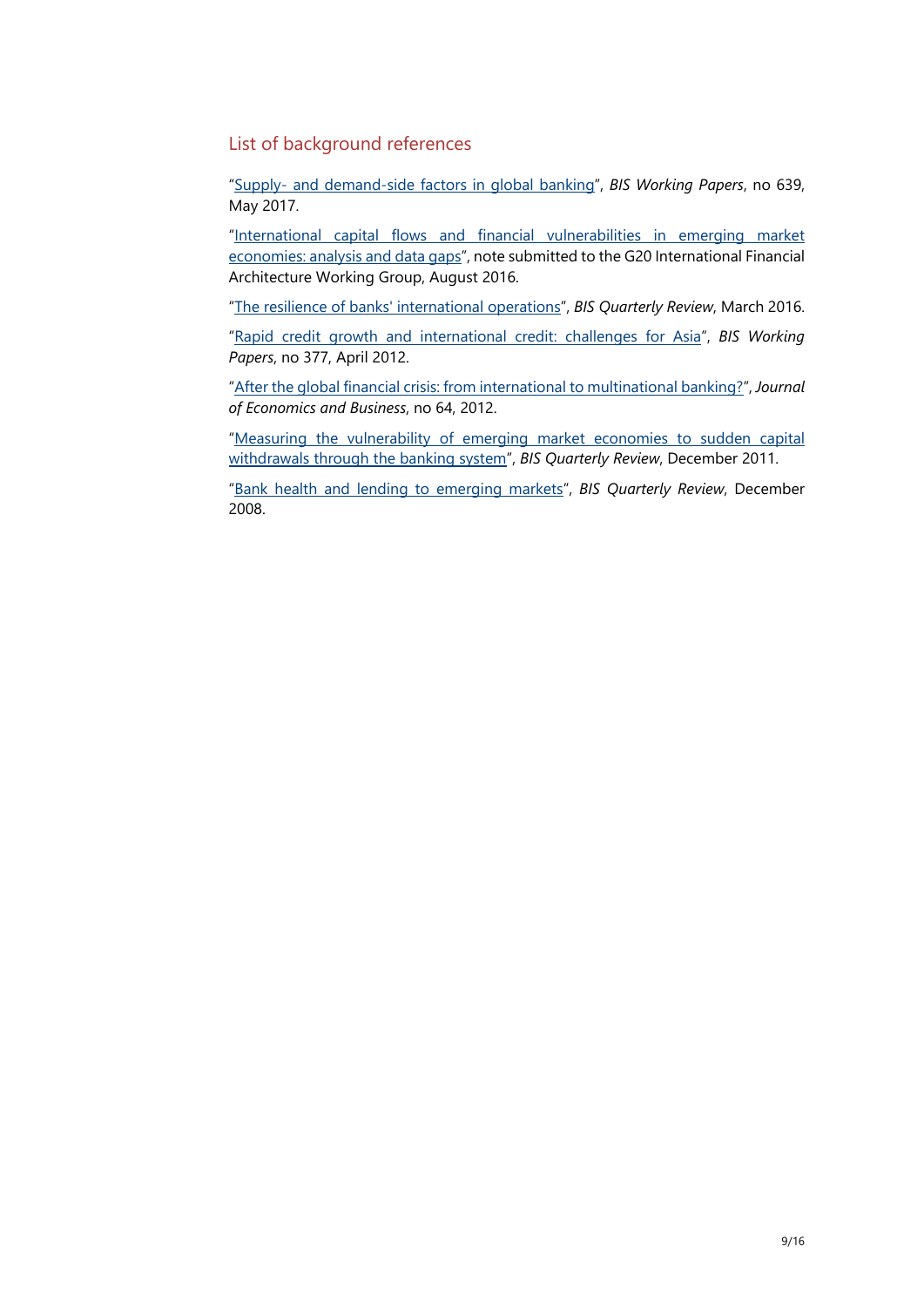# Annex A Locational banking statistics: charts



**Loans and deposits Debt securities College** Other instruments **Unallocated** 

 $<sup>1</sup>$  At quarter-end. Amounts denominated in currencies other than the US dollar are converted to US dollars at the exchange rate prevailing</sup> on the reference date. 2 Quarterly changes in amounts outstanding, adjusted for the impact of exchange rate movements between quarterends and methodological breaks in the data. <sup>3</sup> Geometric mean of quarterly percentage adjusted changes. <sup>4</sup> Includes central banks and banks unallocated by subsector between intragroup and unrelated banks. 5 Other reported currencies, calculated as all currencies minus US dollar, euro, yen and unallocated currencies. The currency is known but reporting is incomplete.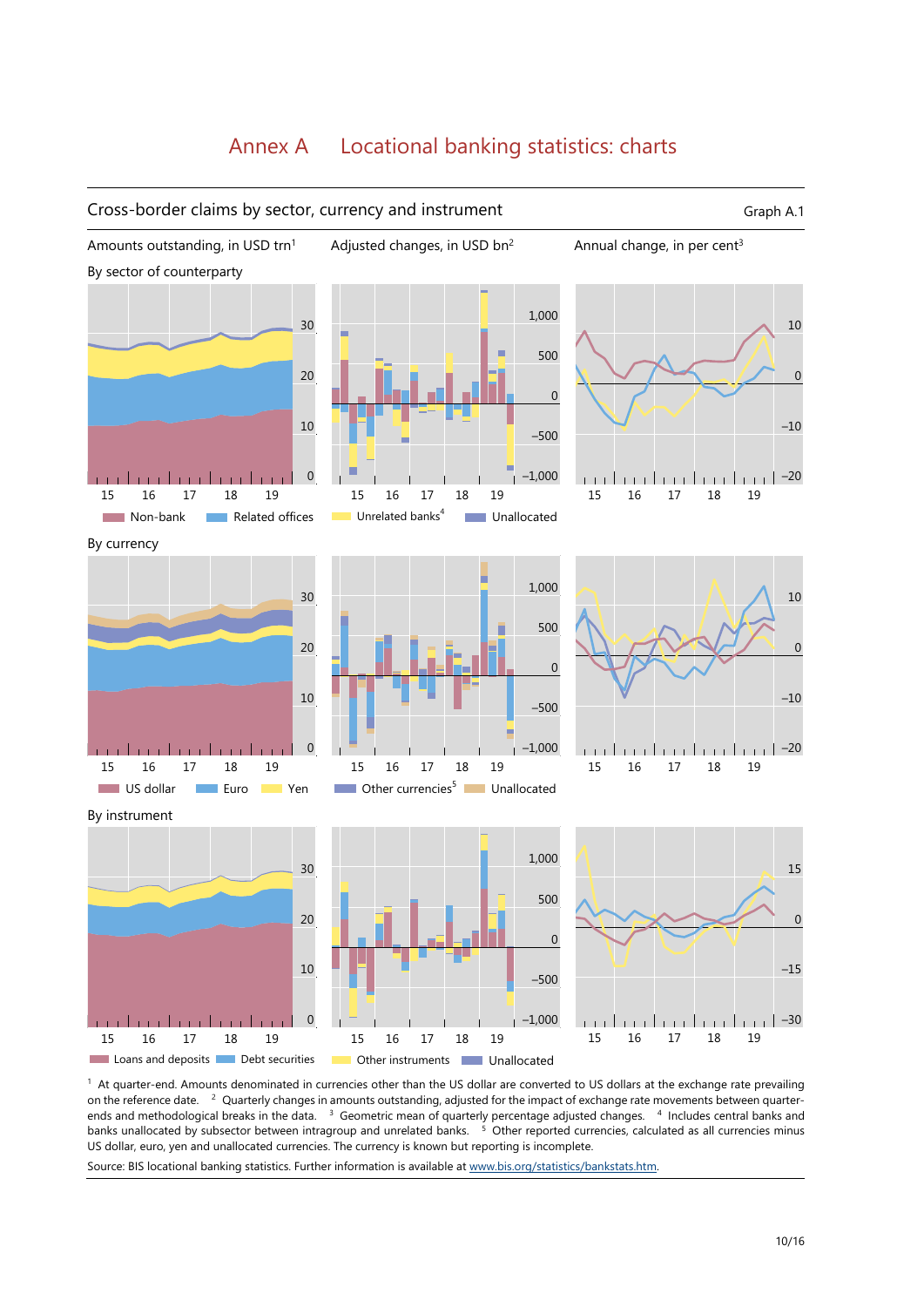

<sup>1</sup> At quarter-end. Amounts denominated in currencies other than the US dollar are converted to US dollars at the exchange rate prevailing on the reference date. <sup>2</sup> Quarterly changes in amounts outstanding, adjusted for the impact of exchange rate movements between quarterends and methodological breaks in the data. <sup>3</sup> Geometric mean of quarterly percentage adjusted changes. Source: BIS locational banking statistics. Further information is available at www.bis.org/statistics/bankstats.htm.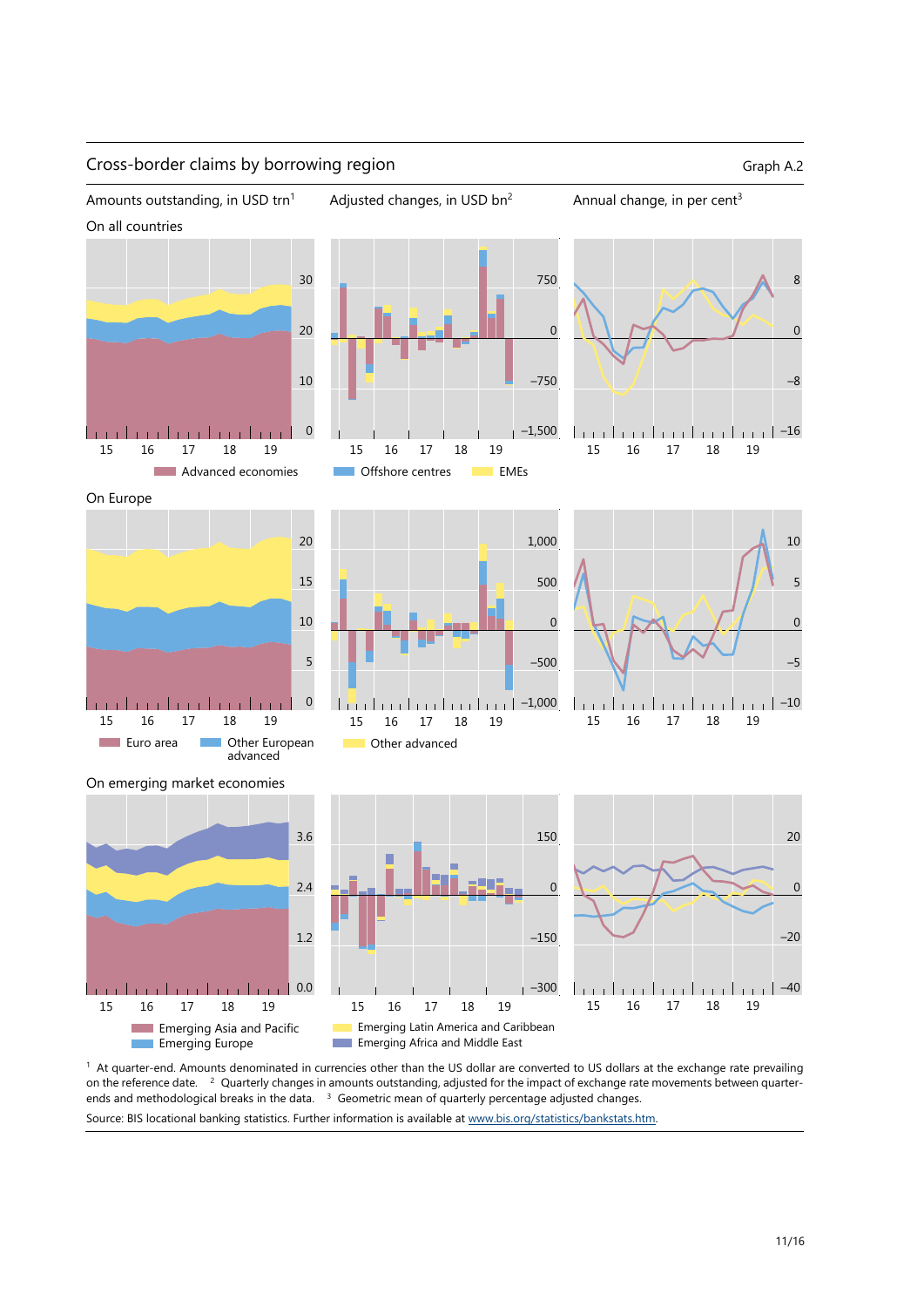

1 At quarter-end. Amounts denominated in currencies other than the US dollar are converted to US dollars at the exchange rate prevailing on the reference date. 2 Quarterly changes in amounts outstanding, adjusted for the impact of exchange rate movements between quarterends and methodological breaks in the data. <sup>3</sup> Geometric mean of quarterly percentage adjusted changes.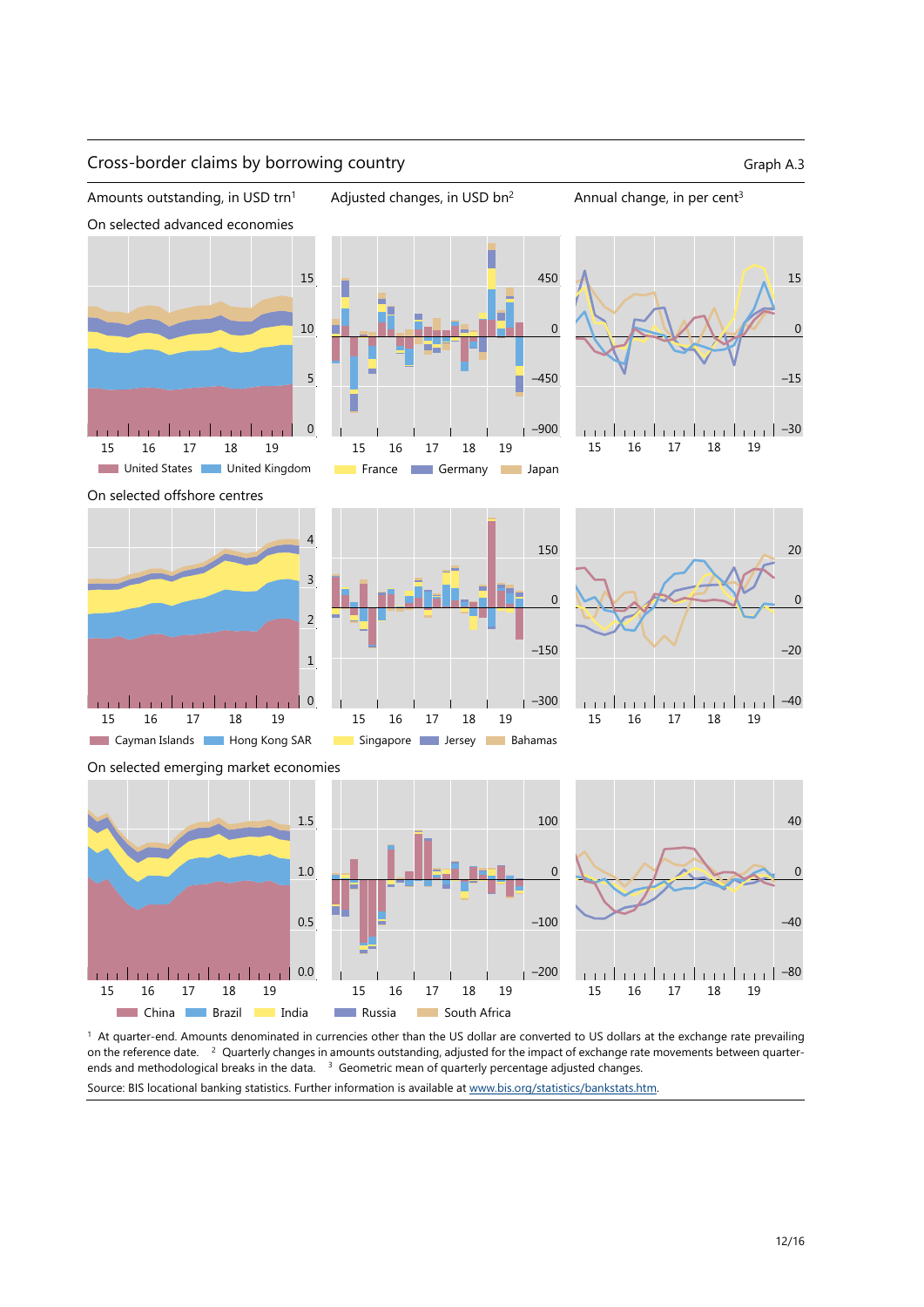

#### Cross-border claims by nationality of reporting bank and currency of denomination Graph A.4

<sup>1</sup> At quarter-end. Amounts denominated in currencies other than the US dollar are converted to US dollars at the exchange rate prevailing on the reference date. <sup>2</sup> Quarterly changes in amounts outstanding, adjusted for the impact of exchange rate movements between quarterends and methodological breaks in the data.  $3 \text{ Geometric mean of quarterly percentage adjusted changes.}$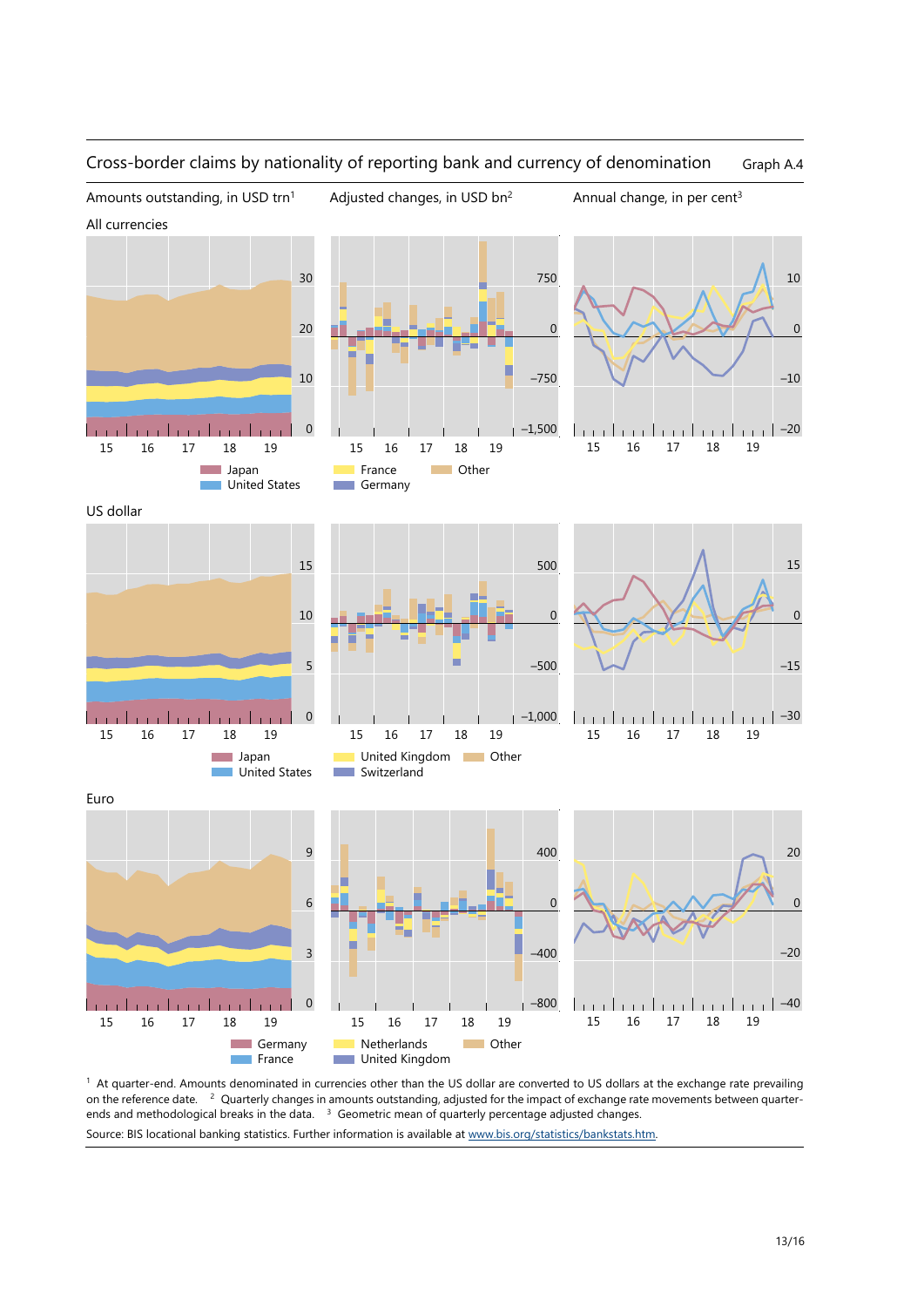

<sup>1</sup> At quarter-end. Amounts denominated in currencies other than the US dollar are converted to US dollars at the exchange rate prevailing on the reference date. <sup>2</sup> Quarterly changes in amounts outstanding, adjusted for the impact of exchange rate movements between quarterends and methodological breaks in the data. <sup>3</sup> Geometric mean of quarterly percentage adjusted changes.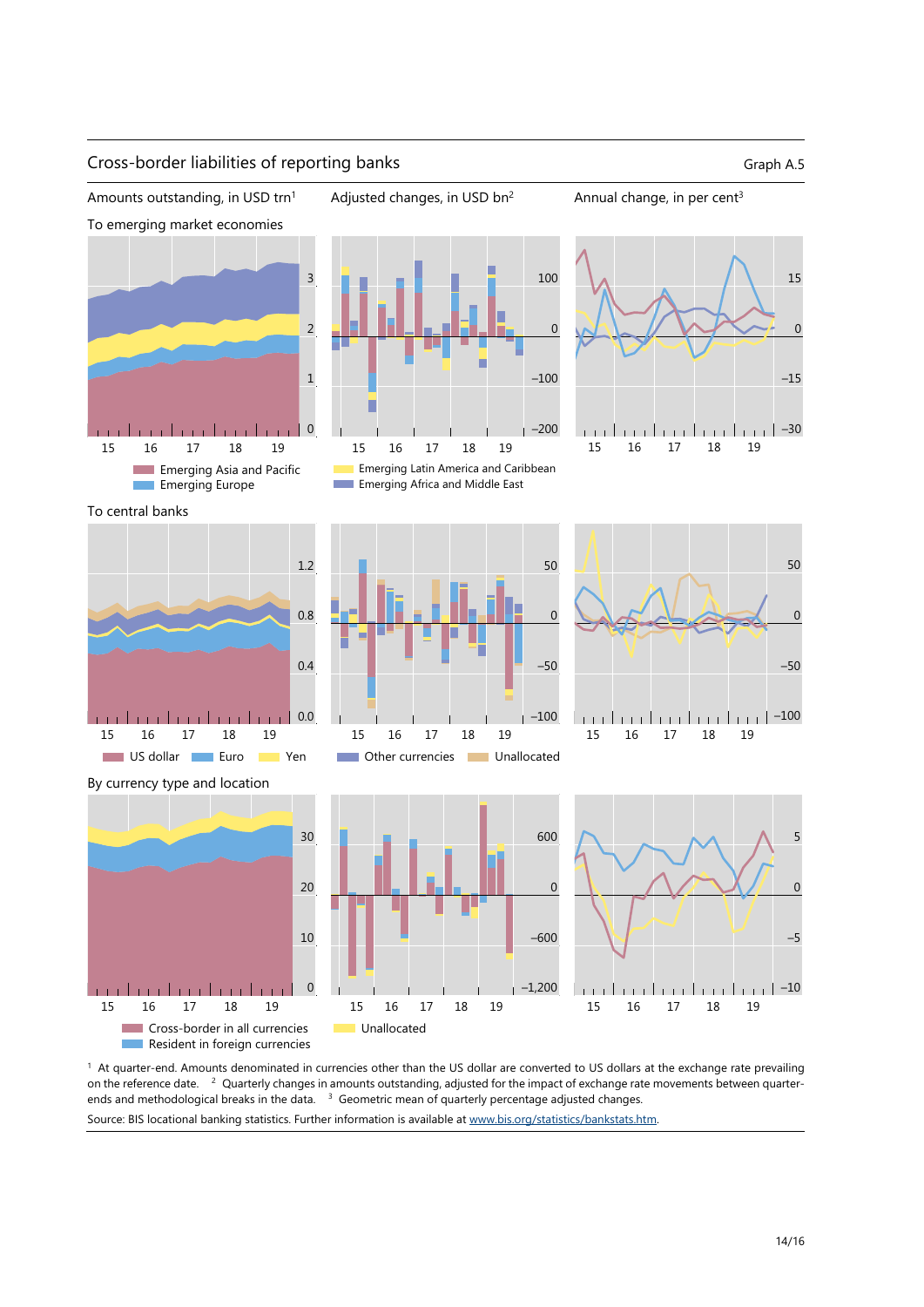# Annex B Consolidated banking statistics: charts

Foreign claims of selected creditors,

#### Consolidated claims of reporting banks on advanced economies Graph B.1

in USD  $bin^{1,3}$ 

Foreign claims and local positions, in USD bn $^{1,2}$ 





On the United States





 $-$  FR

15 16 17 18 19

matan tan tan tan

GB  $-$  US  $-$  DE

 $\overline{ }$  DF

FR JP

GB

0



International claims, by sector and

maturity, in per cent<sup>4</sup>

1,200

800

400

0

 $-$  Up to and including 1 year



15 16 17 18 19

On Japan 1,050 700 350

15 16 17 18 19

. . . . . . . . . . . . . . . . . . . .





1 Amounts outstanding at quarter-end. Amounts denominated in currencies other than the US dollar are converted to US dollars at the exchange rate prevailing on the reference date. <sup>2</sup> Excludes domestic claims, ie claims on residents of a bank's home country. <sup>3</sup> Foreign claims on an ultimate risk basis, by nationality of reporting bank. The banking systems shown are not necessarily the largest foreign bank creditors on each reference date. 4 As a percentage of international claims outstanding. 5 On an immediate counterparty basis. Includes the unconsolidated claims of banks headquartered outside but located inside CBS-reporting countries. <sup>6</sup> On an ultimate risk basis. Source: BIS consolidated banking statistics (CBS). Further information is available at [www.bis.org/statistics/consstats.htm.](https://www.bis.org/statistics/consstats.htm)